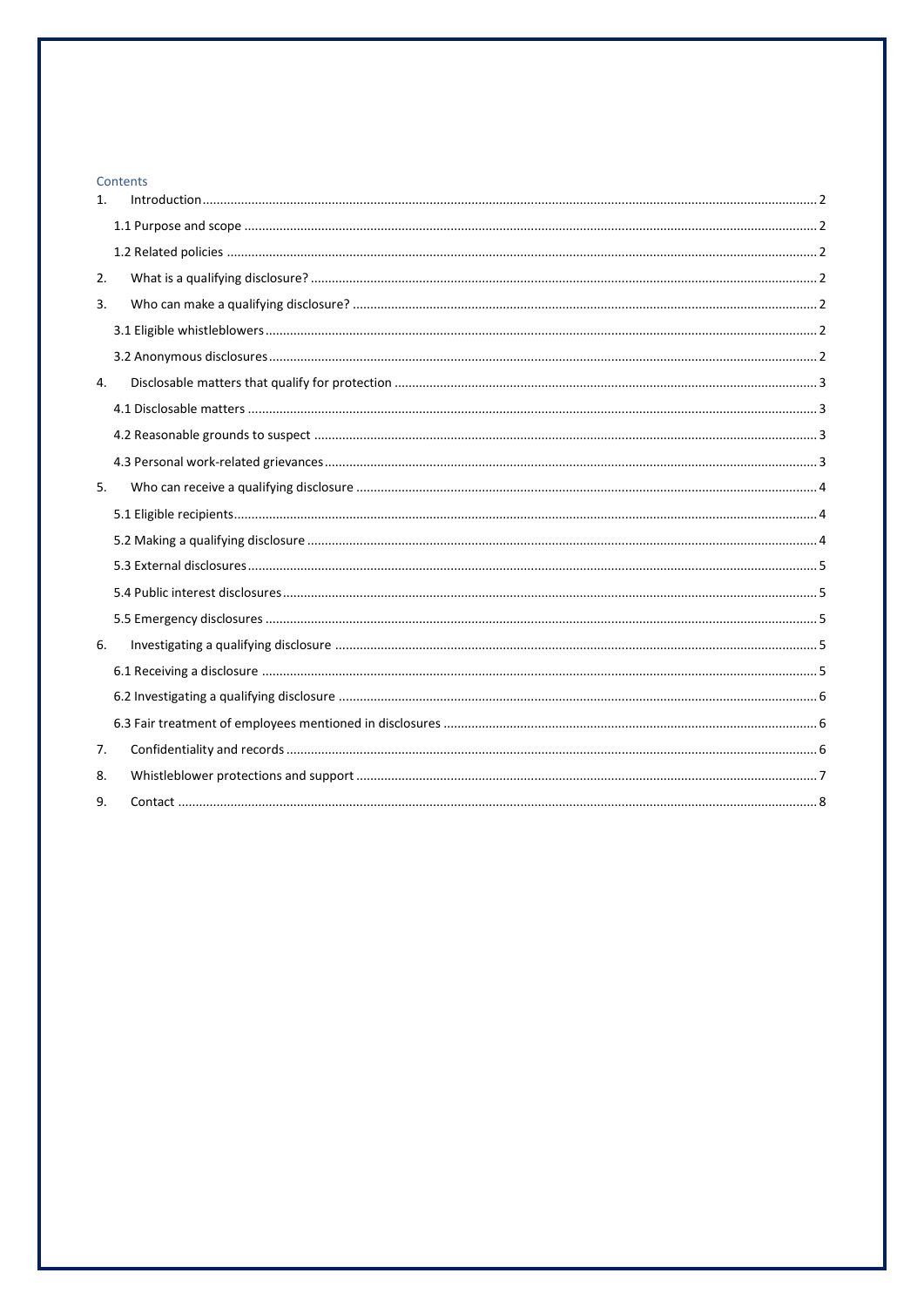## <span id="page-1-0"></span>1. Introduction

### <span id="page-1-1"></span>1.1 Purpose and scope

This policy applies to Cameragal Montessori School to ensure individuals who disclose wrongdoing in relation to the school can do so safely, securely and with confidence that they will be protected and supported.

This policy will be published on the Schoool's website and made available to Board members and employees.

#### <span id="page-1-2"></span>1.2 Related policies

- Complaints or allegations of staff misconduct that do not meet the criteria of a whistleblowing disclosure will be addressed in accordance with the school's *Complaints Policy and Procedures*.
- Disclosures about reportable conduct will be addressed in accordance with the school's *Child Protection Policy*.
- Disclosures regarding a grievance between staff members about work matters, including work relationships and decision made by other staff members which impact on their work, may be addressed in accordance with the school's *Staff Grievance Policy*.
- Unlawful discrimination, harassment or bullying complaints may be addressed in accordance with the school's *Discrimination, Harassment and Bullying Statement*.
- <span id="page-1-3"></span>2. What is a qualifying disclosure?

A **qualifying disclosure** is when an **eligible whistleblower** makes a disclosure to an **eligible recipient**, and the eligible whistleblower has **reasonable grounds to suspect** that the information concerns a **disclosable matter**.

<span id="page-1-4"></span>3. Who can make a qualifying disclosure?

### <span id="page-1-5"></span>3.1 Eligible whistleblowers

An eligible whistleblower is an individual who is or has been any of the following, in relation to the school:

- A Board member;
- an employee;
- a person who supplies goods or services (paid or unpaid);
- an employee of a person who supplies goods or services (paid or unpaid);
- an individual who is an associate of the School (as defined in the Corporations Act); and
- a relative or dependent (or dependents of a spouse) of any individual described above.

### <span id="page-1-6"></span>3.2 Anonymous disclosures

A disclosure can be made anonymously and still be protected under the *Corporations Act*. A discloser can choose to remain anonymous while making a disclosure, over the course of the investigation and after the investigation is finalised.

However, this may make it difficult to investigate the reported matter. The school therefore encourages disclosers to provide their names.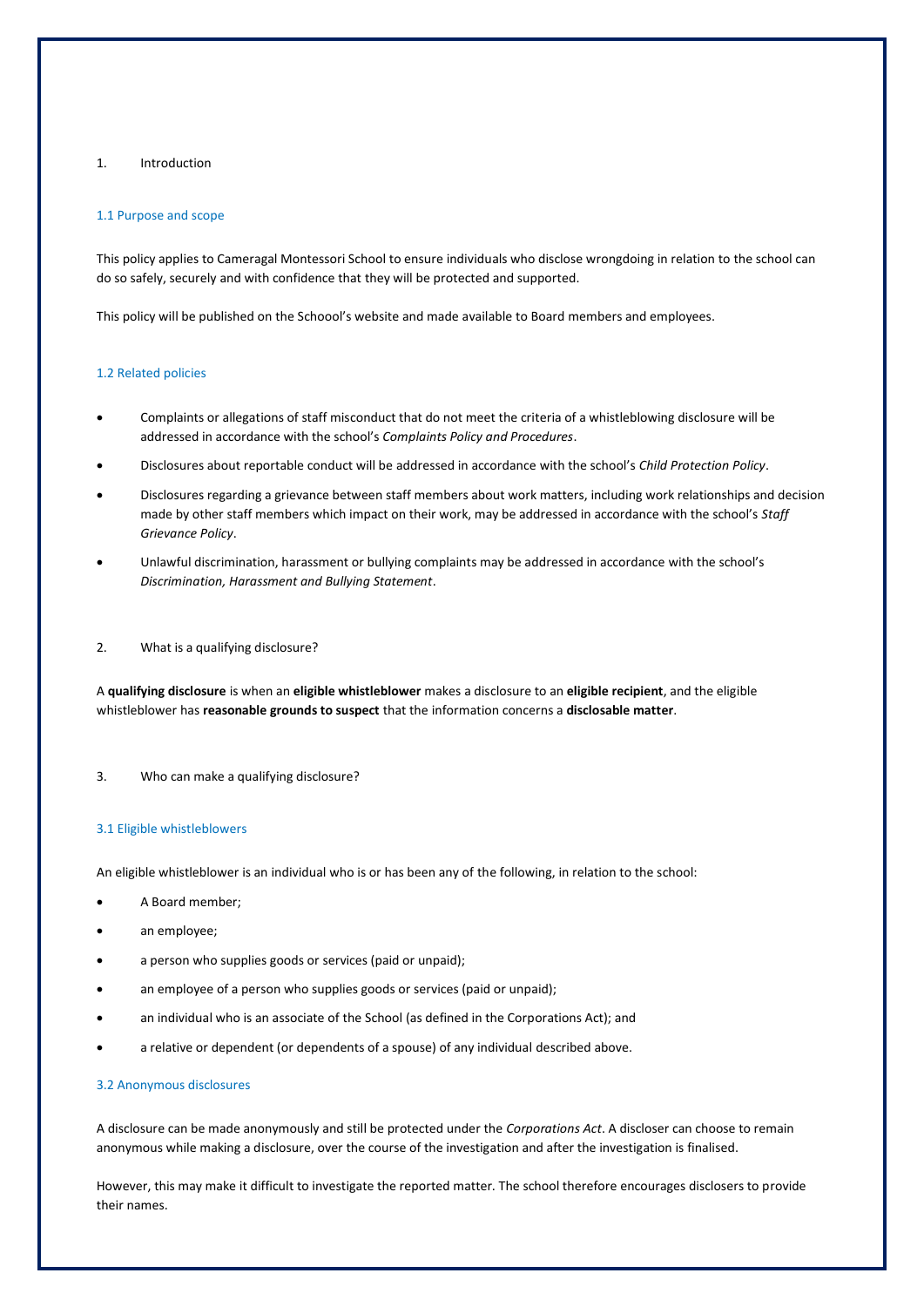If a discloser wishes to disclose anonymously, the discloser should provide sufficient information to allow the matter to be properly investigated. The school encourages the discloser to provide an anonymous email address through which additional questions can be asked and information provided. It will also allow the school to report the progress of the investigation to the discloser, as appropriate.

### <span id="page-2-0"></span>4. Disclosable matters that qualify for protection

### <span id="page-2-1"></span>4.1 Disclosable matters

A disclosable matter is a disclosure of information where the eligible whistleblower has reasonable grounds to suspect that the information relating to the School or a related company concerns:

- misconduct;
- an improper state of affairs or circumstances;
- illegal activity (including conduct of officers and employees) meaning activity in breach of the Corporations Act or specified financial services legislation, or an offence against any law of the Commonwealth punishable by imprisonment of 12 months or more; or
- conduct (including conduct of officers and employees) that represents a danger to the public or financial system.

This may include any conduct in relation to the operation of the school that involves:

- fraudulent activity;
- negligence;
- unlawful or corrupt use of school funds;
- breach of duty;
- improper accounting or financial reporting practices;
- systemic practices that pose a serious risk to the health and safety of any person on school premises or during school activities.

If a disclosure is not about a disclosable matter, it will not qualify for whistleblower protection under the *Corporations Act*.

### <span id="page-2-2"></span>4.2 Reasonable grounds to suspect

Whether a discloser would have 'reasonable grounds to suspect' is based on the reasonableness of the reasons for the discloser's suspicion, having regard to all the circumstances when considered objectively.

If a disclosure is made without 'reasonable grounds to suspect', the disclosure will not be a qualifying disclosure and the discloser will not have the protections provided for under this policy and the Corporations Act. Any deliberate false reporting will be regarded very seriously.

A discloser can still qualify for protection even if their disclosure turns out to be incorrect.

### <span id="page-2-3"></span>4.3 Personal work-related grievances

Generally, disclosures that concern personal work-related grievances do not qualify for protection.

A disclosure will concern a personal work-related grievance of the discloser if the information:

• concerns a grievance about any matter in relation to the discloser's employment, or former employment, having or tending to have implications for the discloser personally; and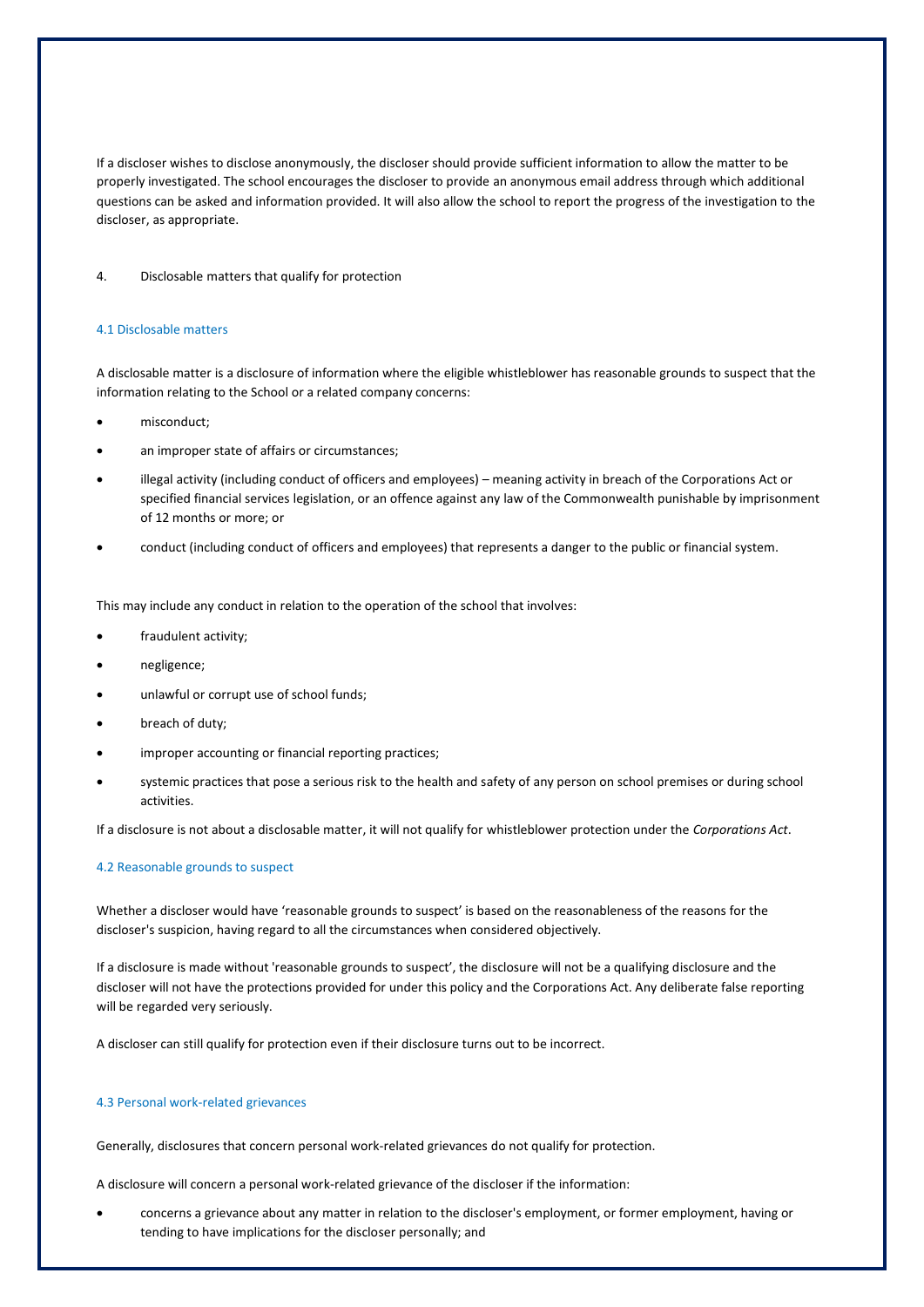- does not have significant implications for the school that do not relate the discloser; and
- does not concern conduct that is:
	- an alleged contravention of the Corporations Act and specified financial services laws; or
	- an offence against another law of the Commonwealth, which is punishable by imprisonment of 12 months or more; or
	- a danger to the public or financial system; or

Examples of disclosures regarding personal work-related grievances that may not qualify for protection include:

- an interpersonal conflict between the discloser and another employee;
- a decision relating to the engagement, transfer or promotion of the discloser;
- a decision relating to the terms and conditions of engagement of the discloser;
- a decision to suspend or terminate the engagement of the discloser, or otherwise discipline the discloser.

These matters will be addressed in accordance with the school's Staff Grievance Policy.

A personal work-related grievance may still qualify for protection if:

- it includes information about misconduct, or information about misconduct includes or is accompanied by a personal work-related grievance (mixed report);
- the entity has breached employment or other laws punishable by imprisonment for a period of 12 months or more, engaged in conduct that represents a danger to the public, or the disclosure relates to information that suggests misconduct beyond the discloser's personal circumstances;
- the discloser suffers from or is threatened with detriment for making a disclosure; or
- the discloser seeks legal advice or legal representation about the operation of the whistleblower protections under the Corporations Act
- <span id="page-3-0"></span>5. Who can receive a qualifying disclosure

### <span id="page-3-1"></span>5.1 Eligible recipients

An eligible recipient is an individual who occupies any of the following roles, in relation to the school or a related company:

- A Board member or the Principal; or
- an auditor, or member of an audit team of the school or a related company.

#### <span id="page-3-2"></span>5.2 Making a qualifying disclosure

While an eligible whistleblower can make a disclosure directly to any eligible recipient, the School encourages them to make a disclosure in writing to the Principal, via email at principal@cameragal.nsw.edu.au.

If it is not appropriate for the disclosure to be made to the Principal, the eligible whistleblower is encouraged to make the disclosure, in writing, to the Chair of the Board, via email at chair@cameragal.nsw.edu.au.

Where a disclosure is made to an eligible recipient who is not the Principal, then subject to the confidentiality protections set out at Section 7 below, it will generally be passed onto the Principal and dealt with in accordance with Section 6 below.

If an eligible whistleblower wishes to obtain additional information about whistleblowing procedures and protections before formally making their disclosure, they can contact the Principal, the Chair of the Board or an independent legal advisor.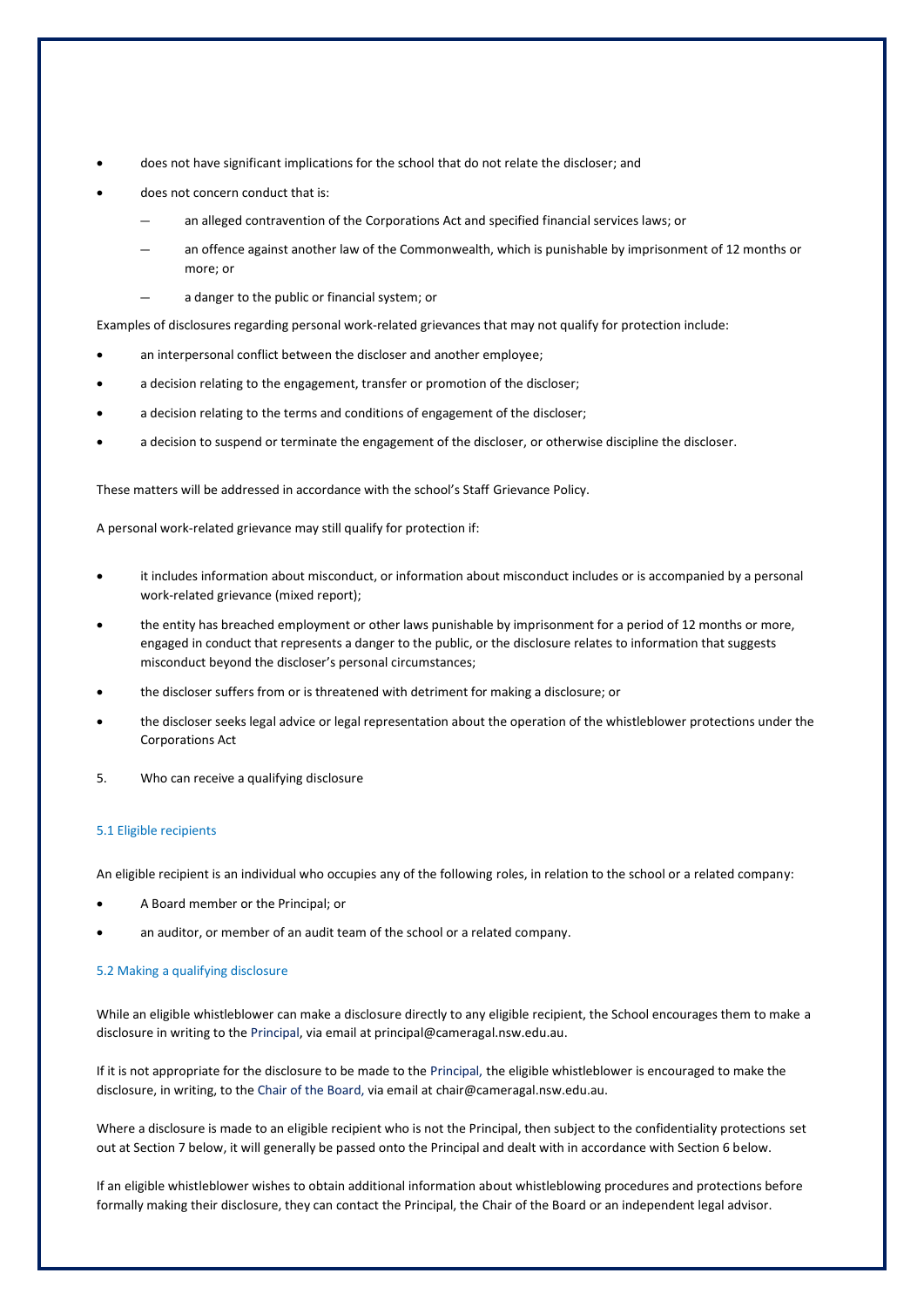## <span id="page-4-0"></span>5.3 External disclosures

Disclosures may also qualify for protection if they are made to ASIC, APRA or a prescribed Commonwealth authority, or if an eligible whistleblower makes a disclosure to a legal practitioner to obtain advice about the operation of the whistleblower provisions.

<span id="page-4-1"></span>Eligible whistleblowers who make a 'public interest disclosure' or an 'emergency disclosure' also qualify for protection.

## 5.4 Public interest disclosures

An eligible whistleblower can disclose to a member of Parliament or a journalist only if the information has been previously disclosed to ASIC, APRA or a prescribed Commonwealth authority, and:

- at least 90 days has passed the eligible whistleblower made the disclosure to ASIC, APRA or a prescribed Commonwealth authority since the time of the first disclosure; and
- the eligible whistleblower does not have reasonable grounds to believe action is being, or has been, taken to address the information in the disclosure; and
- the eligible whistleblower has reasonable grounds to believe that making a further disclosure of the information would be in the public interest; and
- before making the disclosure, the eligible whistleblower gives written notice to the original recipient that includes sufficient information to identify the previous disclosure and states that they intend to make a public interest disclosure; and
- the extent of information disclosed is no greater than necessary to inform the recipient of the disclosable matter.

An eligible whistleblower may wish to consider obtaining independent legal advice before making a public interest disclosure.

### <span id="page-4-2"></span>5.5 Emergency disclosures

An eligible whistleblower can disclose to a member of Parliament or a journalist only if the information has been previously disclosed to ASIC, APRA or a prescribed Commonwealth authority, and :

- the eligible whistleblower has reasonable grounds to believe that the information concerns a substantial and imminent danger to the health or safety of one or more persons or to the natural environment; and
- before making the disclosure, the eligible whistleblower gives written notice to the original recipient that includes sufficient information to identify the previous disclosure and states that they intend to make an emergency disclosure; and
- the disclosure of information is no greater than necessary to inform the recipient of the substantial and imminent danger.

An eligible whistleblower may wish to consider obtaining independent legal advice before making an emergency disclosure.

<span id="page-4-3"></span>6. Investigating a qualifying disclosure

### <span id="page-4-4"></span>6.1 Receiving a disclosure

Upon receiving a disclosure, the recipient (generally the Principal or Chair of the Board) will assess the disclosure to determine whether it qualifies for protection under the *Corporations Act* and is to be managed in accordance with this policy (qualifying disclosure) or the disclosure concerns matters that should managed in accordance with related policies (see section 1.2).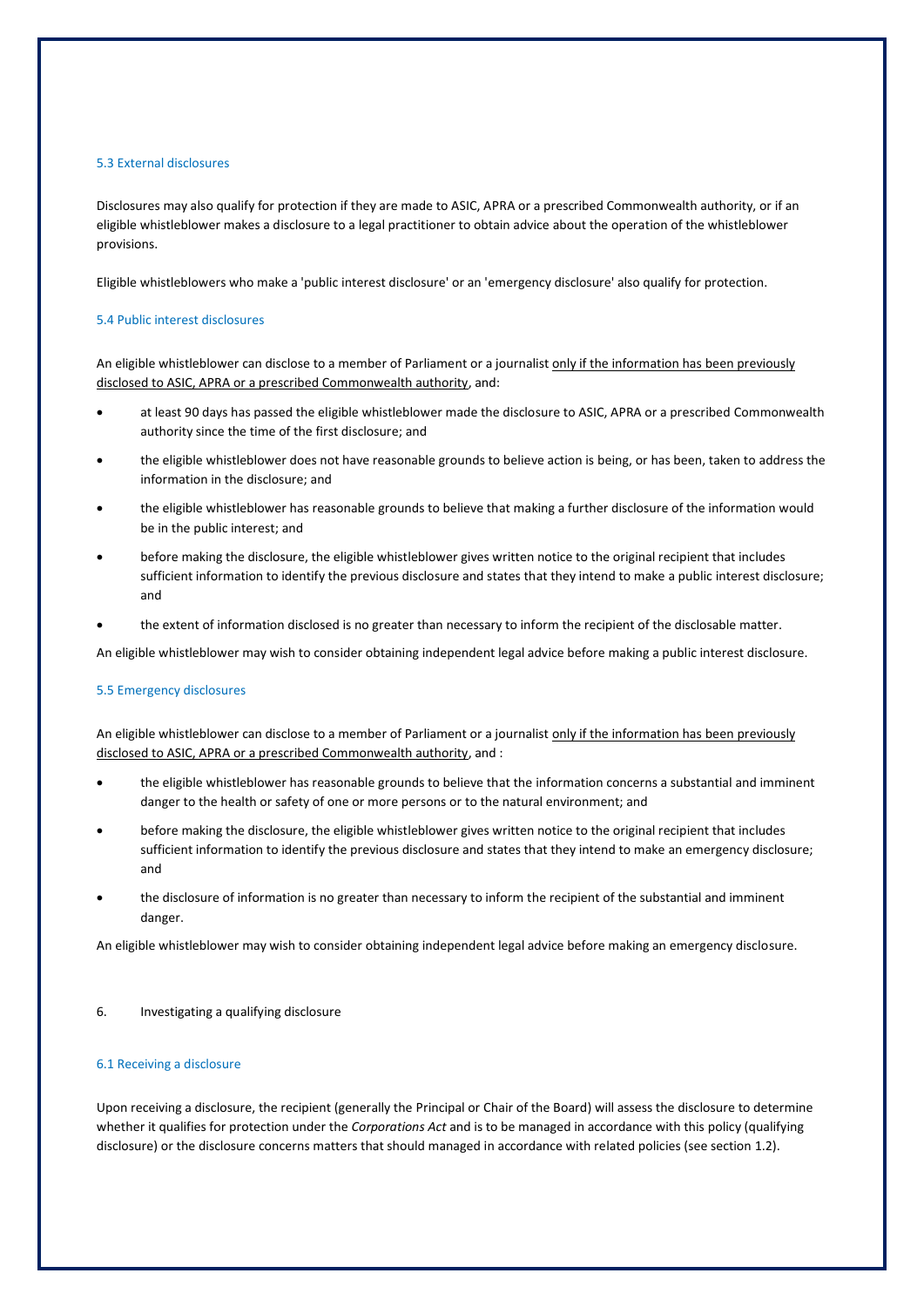### <span id="page-5-0"></span>6.2 Investigating a qualifying disclosure

The School will acknowledge receipt of a disclosure within a reasonable period, assuming the 'eligible whistleblower' can be contacted (including through anonymous channels). The School will assess disclosures to determine whether:

- they fall within the Whistleblower Protection Scheme; and
- an investigation is required and if so, how that investigation should be carried out.

Generally, if an investigation is required, the School will determine:

- the nature and scope of the investigation;
- who should lead the investigation including whether an external investigation is appropriate;
- the nature of any technical, financial or legal advice that may be required to support the investigation; and
- the anticipated timeframe for the investigation. Each investigation will be different which will impact the applicable timeframe. However, the School's intent is to complete an investigation as soon as practicable.

Where practicable, the School will keep the eligible whistleblower informed of the steps taken or to be taken (or if no action is to be taken, the reason for this), and provide appropriate updates, including about the completion of any investigation. However, the extent of the information provided, or whether it will be provided at all, will be subject to applicable confidentiality considerations, legal obligations and any other factors the School considers relevant in the particular situation.

The School may not be able to undertake an investigation, or provide information about the process etc, if it is not able to contact the eligible whistleblower, for example, if a disclosure is made anonymously and the discloser has not provided a means of contact.

Where practicable, whistleblowers will receive updates about when the investigation has begun, while the investigation is in progress and after the investigation has been finalised. The frequency and timeframe of any updates may vary depending on the nature of the disclosure. The School will also have regard to confidentiality considerations when providing updates.

# <span id="page-5-1"></span>6.3 Fair treatment of employees mentioned in disclosures

The School will take steps to ensure the fair treatment of employees who are mentioned in a disclosure that qualifies for protection:

- disclosures will be handled confidentially, when it is practical and appropriate in the circumstances;
- when an investigation needs to be undertaken, the process will be objective and fair;
- employees about whom disclosures are made will generally be given an opportunity to respond to the relevant allegations made in the qualifying disclosure.

The School's employee assistance program (EAP) services will be available to employees affected by the disclosure, should they require that support.

The School will document the steps of the investigation and the findings from the investigation and report those findings to those responsible in the school. The method for documenting and reporting the findings will depend on the nature of the disclosure. There may be circumstances where it may not be appropriate to provide details of the outcome to the discloser.

# <span id="page-5-2"></span>7. Confidentiality and records

Under the Corporations Act, the identity of the discloser of a qualifying disclosure and information which is likely to lead to the identification of the discloser must be kept confidential.

Exceptions to this are disclosures to ASIC, the Australian Federal Police, a legal practitioner for the purpose of obtaining advice about the application of the whistleblower protections or made with the consent of the discloser.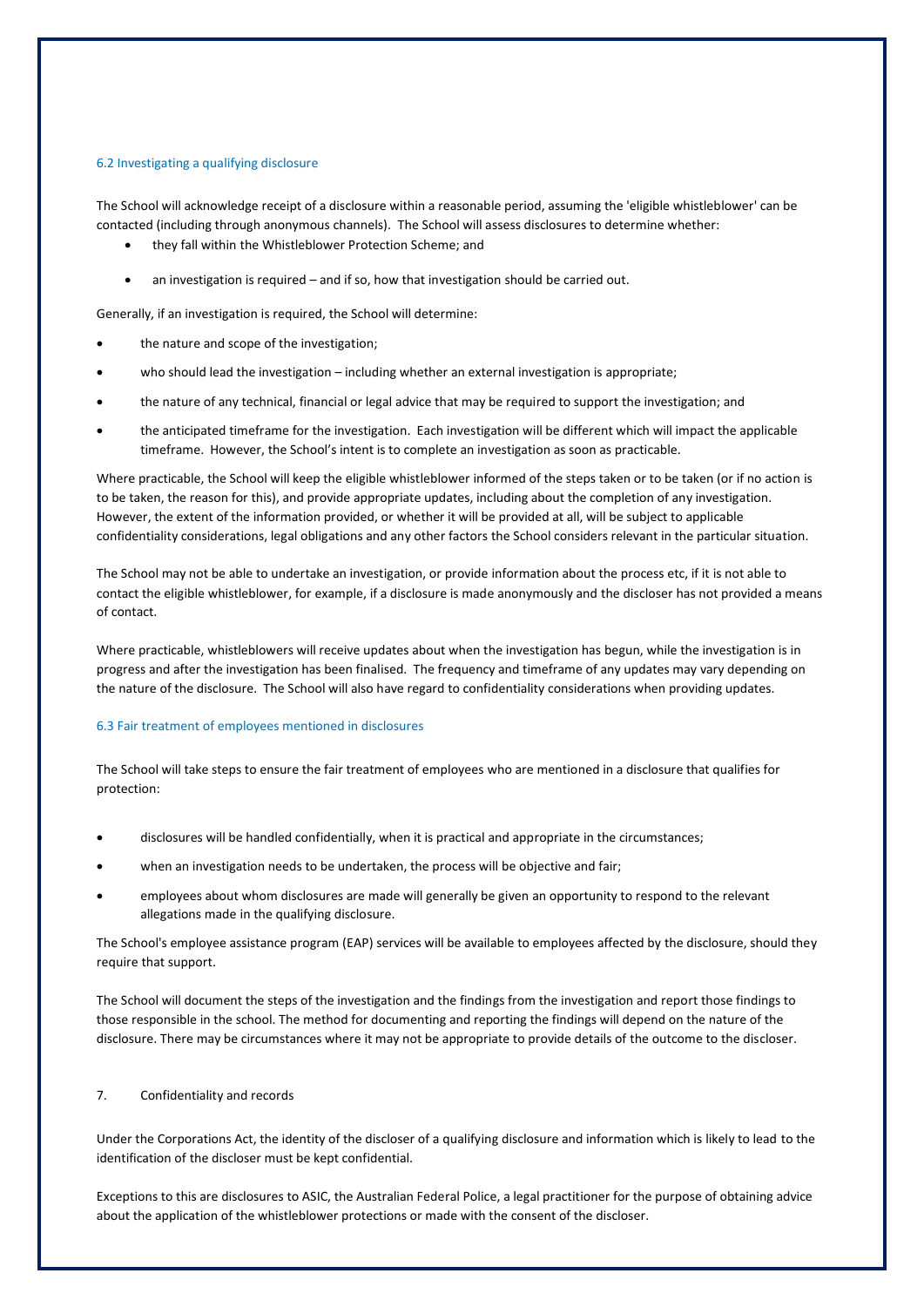If a disclosure involves an issue which the school is required to report, the school may not be able to maintain the confidentiality of the identity of the disclosure. This disclosure could include NSW Police, the NSW Ombudsman, NSW Education Standards Authority or the NSW Department of Education.

It is also permissible to disclose information which could lead to the identification of the discloser if the disclosure is reasonably necessary for the purpose of investigating the matter, if all reasonable steps are taken to reduce the risk that the discloser will be identified as a result of the information being disclosed.

Breach of these confidentiality protections regarding the discloser's identity and information likely to lead to the identification of the discloser is a criminal offence and may be the subject of criminal, civil and disciplinary proceedings.

Confidentiality will be observed in relation to handling and storing records.

### <span id="page-6-0"></span>8. Whistleblower protections and support

#### *Confidentiality*

Eligible whistleblowers making a qualifying disclosure are protected by the requirement that their identity, and information that may lead to their identification, should be kept confidential, subject to relevant exceptions as set out in section 7 above.

The School will protect an eligible whistleblower's identity by appropriately redacting documents and referring to the whistleblower in gender-neutral terms. It will also secure all documents and communicate them in a way that will maintain confidentiality.

#### *Immunity*

Eligible whistleblowers making a qualifying disclosure cannot be subject to any civil, criminal or administrative liability (including disciplinary action) for making the disclosure. No contractual or other remedy or right may be enforced or exercised against the person on the basis of the disclosure.

Whistleblowers who make some types of qualifying disclosures (generally external to the school) are also provided immunities to ensure that information they disclose is not admissible in evidence against them in criminal proceedings or in proceedings for the imposition of a penalty, other than proceedings in respect of the falsity of the information.

These immunities do not prevent an eligible whistleblower being subject to criminal, civil or other liability for conduct that is revealed by the whistleblower, only that the information the person has disclosed is not admissible in certain proceedings against them.

### *Detriment*

Eligible whistleblowers are also protected from victimisation - suffering any detriment by reason of the qualifying disclosure. It is unlawful for a person to engage in conduct against another person that causes, or will cause detriment, where the person believes or suspects that the other person or a third person made, may have made, proposes to make or could make a qualifying disclosure.

Threats of detriment are also unlawful.

Detriment has a very broad meaning and includes dismissal of an employee, injuring an employee in their employment, alteration of an employee's position or duties to their disadvantage; discrimination between an employee and other employees; victimisation of a dependent of the discloser, harassment or intimidation of a person or harm or injury to a person, including psychological harassment; damage to a person's property, reputation or business or financial position.

If an eligible whistleblower believes they are being subjected to a detriment or a threat of detriment, this should immediately be reported in writing to the Principal, via email principal@cameragal.nsw.edu.au.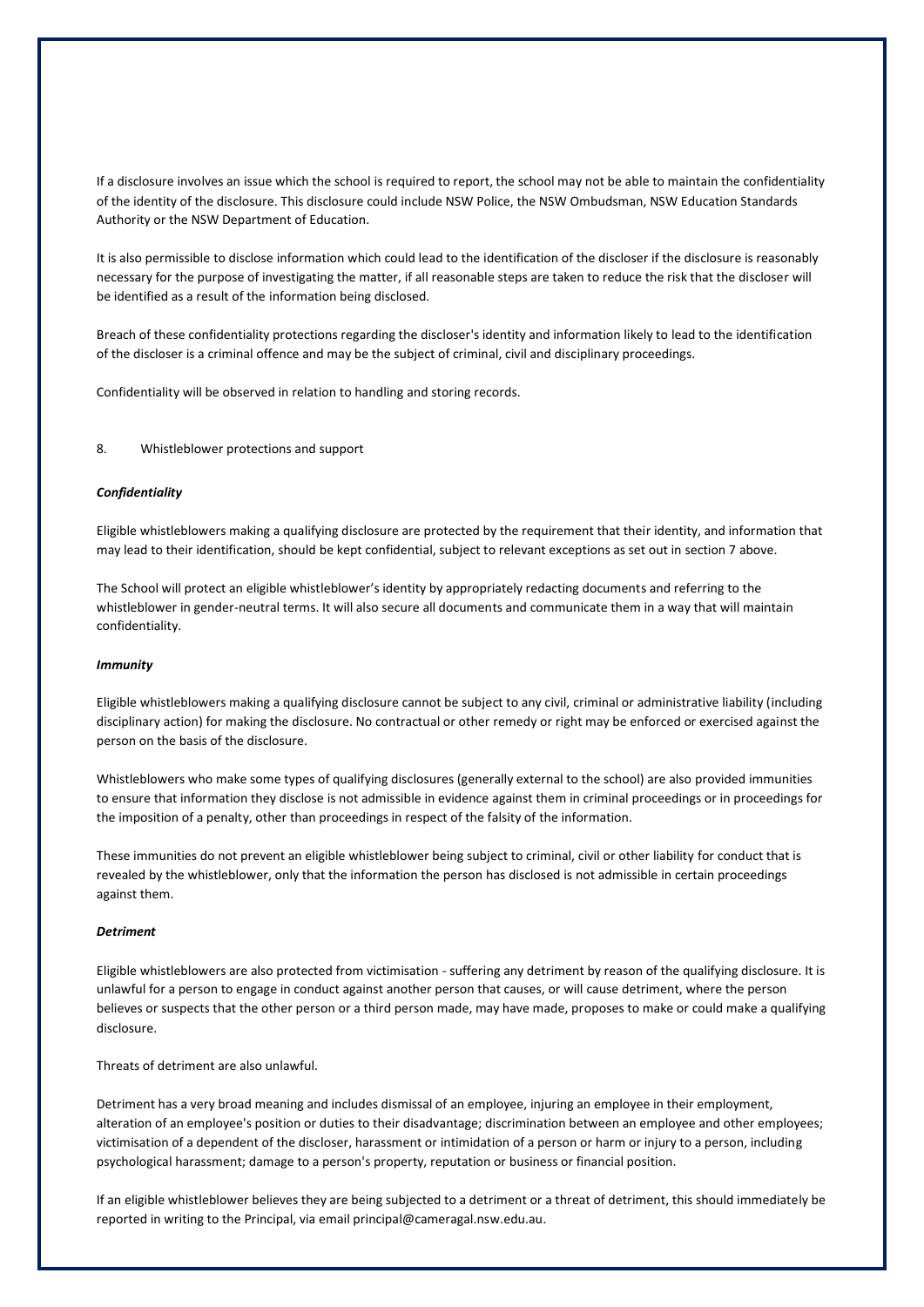If it is not appropriate for the report to be made to the Principal, the eligible whistleblower should report the matter, in writing, to the Chair of the Board, via email at chair@cameragal.nsw.edu.au.

The School may also consider a range of other matters to protect an eligible whistleblower from the risk of suffering detriment and to ensure fair treatment of individuals mentioned in a disclosure. Steps it will take to help achieve this may include:

1. assessing whether anyone may have a motive to cause detriment—information could be gathered from an eligible

whistleblower about:

- o the risk of their identity becoming known;
- o who they fear might cause detriment to them;
- o whether there are any existing conflicts or problems in the workplace; and
- o whether there have already been threats to cause detriment.
- 2. analysing and evaluating the likelihood of each risk and evaluating the severity of the consequences;
- 3. developing and implementing strategies to prevent or contain the risks—for anonymous disclosures, and assessing whether the discloser's identity can be readily identified or may become apparent during an investigation;
- 4. monitoring and reassessing the risk of detriment where required—the risk of detriment may increase or change as an investigation progresses, and even after an investigation is finalised;
- 5. taking steps to ensure that:
	- o disclosures will be handled confidentially, when it is practical and appropriate in the circumstances;
	- o each disclosure will be assessed and may be the subject of an investigation;
	- o the objective of an investigation is to determine whether there is enough evidence to substantiate or refute the matters disclosed.

The School's employee assistance program (EAP) services will be available to eligible whistleblowers who are employees, should they require that support. If a whistleblower who is not an employee wishes to obtain support, such as counselling or other professional support, they should contact Assure, 1800 808 374.

Remedies available to an eligible whistleblower for being subjected to detriment could include:

- compensation
- injunctions and apologies
- reinstatement of a person whose employment is terminated
- exemplary damages

Schools and individuals may face significant civil and criminal penalties for failing to comply with confidentiality and detrimental conduct provisions.

<span id="page-7-0"></span>9. Contact

If you have any queries about this policy, you should contact the Principal or Chair of the Board for advice.